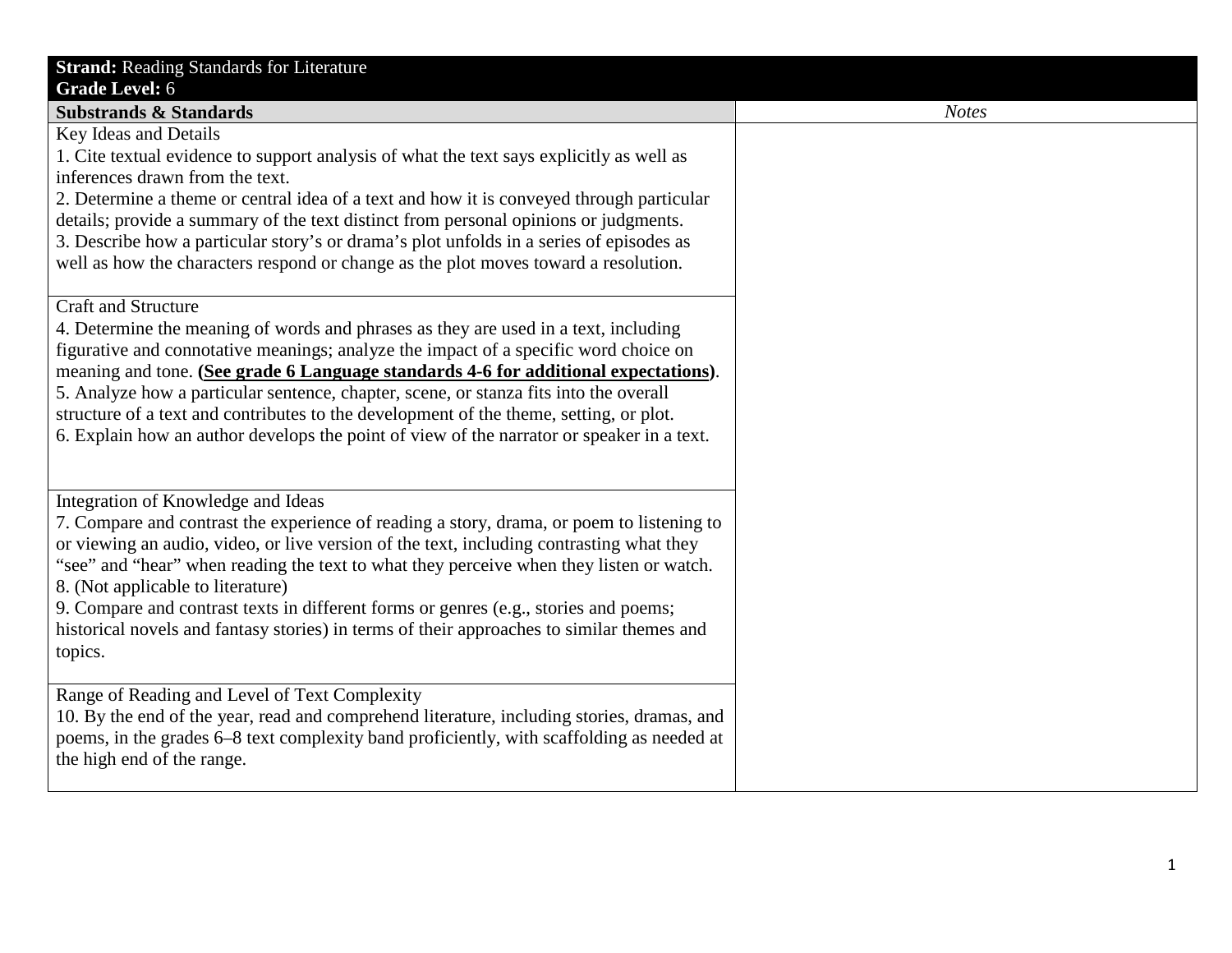| <b>Strand:</b> Reading Standards for Informational Text                                    |
|--------------------------------------------------------------------------------------------|
| <b>Grade Level: 6</b>                                                                      |
| <b>Substrands &amp; Standards</b>                                                          |
| Key Ideas and Details                                                                      |
| 1. Cite textual evidence to support analysis of what the text says explicitly as well as   |
| inferences drawn from the text.                                                            |
| 2. Determine a central idea of a text and how it is conveyed through particular details;   |
| provide a summary of the text distinct from personal opinions or judgments.                |
| 3. Analyze in detail how a key individual, event, or idea is introduced, illustrated, and  |
| elaborated in a text (e.g., through examples or anecdotes).                                |
|                                                                                            |
| Craft and Structure                                                                        |
| 4. Determine the meaning of words and phrases as they are used in a text, including        |
| figurative, connotative, and technical meanings. (See grade 6 Language standards 4-6       |
| for additional expectations.)                                                              |
| 5. Analyze how a particular sentence, paragraph, chapter, or section fits into the overall |
| structure of a text and contributes to the development of the ideas.                       |
| a. Analyze the use of text features (e.g., graphics, headers, captions) in popular         |
| media.                                                                                     |
| 6. Determine an author's point of view or purpose in a text and explain how it is          |
| conveyed in the text.                                                                      |
|                                                                                            |
| Integration of Knowledge and Ideas                                                         |
| 7. Integrate information presented in different media or formats (e.g., visually,          |
| quantitatively) as well as in words to develop a coherent understanding of a topic or      |
| issue.                                                                                     |
| 8. Trace and evaluate the argument and specific claims in a text, distinguishing claims    |
| that are supported by reasons and evidence from claims that are not.                       |
| 9. Compare and contrast one author's presentation of events with that of another (e.g., a  |
| memoir written by and a biography on the same person).                                     |
|                                                                                            |
| Range of Reading and Level of Text Complexity                                              |
| 10. By the end of the year, read and comprehend literary nonfiction in the grades 6–8 text |
| complexity band proficiently, with scaffolding as needed at the high end of the range.     |
|                                                                                            |
|                                                                                            |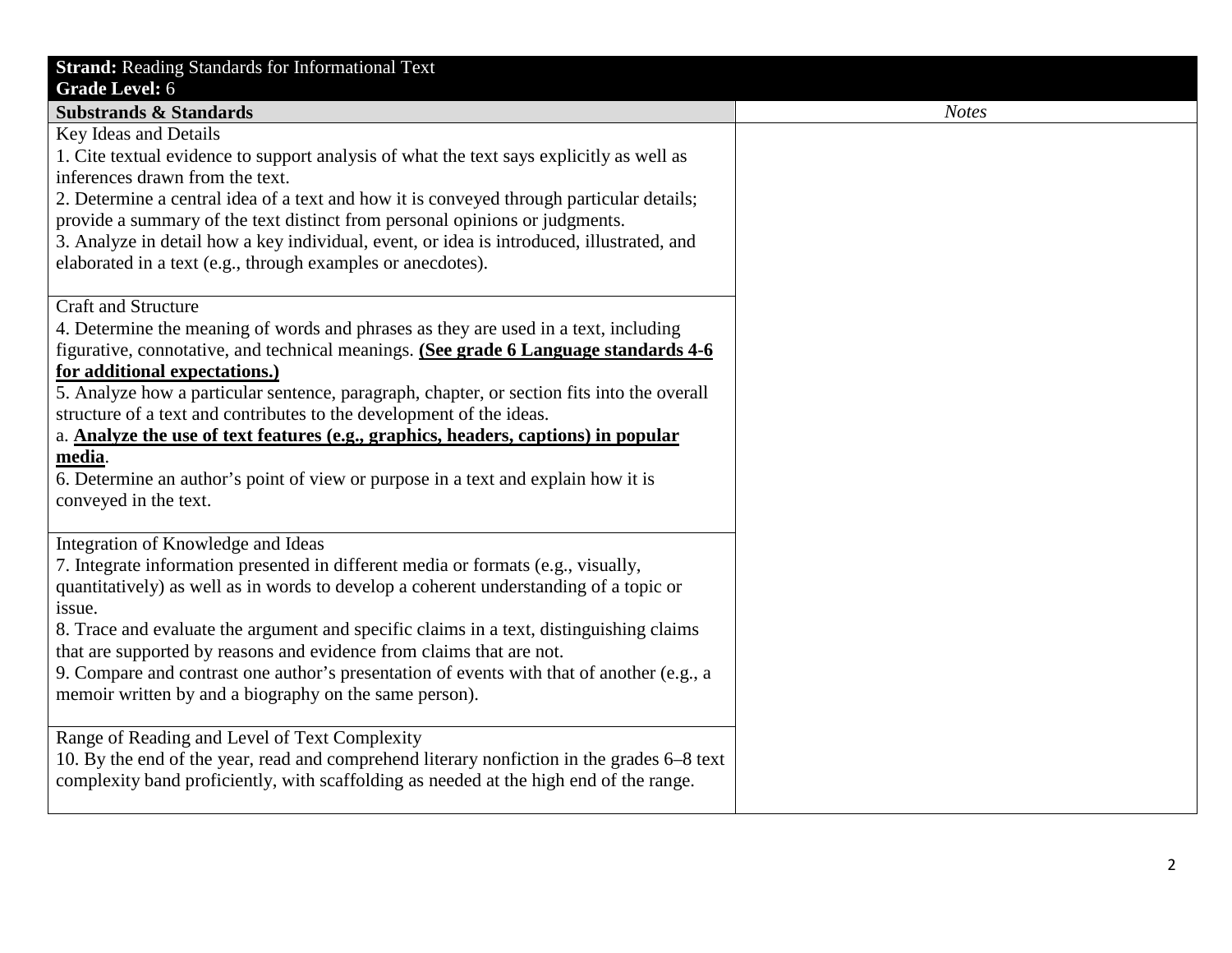| <b>Strand: Writing Standards</b><br>Grade Level: 6                                            |              |
|-----------------------------------------------------------------------------------------------|--------------|
| <b>Substrands &amp; Standards</b>                                                             | <b>Notes</b> |
| <b>Text Types and Purposes</b>                                                                |              |
| 1. Write arguments to support claims with clear reasons and relevant evidence.                |              |
| a. Introduce claim(s) and organize the reasons and evidence clearly.                          |              |
| b. Support claim(s) with clear reasons and relevant evidence, using credible sources and      |              |
| demonstrating an understanding of the topic or text.                                          |              |
| c. Use words, phrases, and clauses to clarify the relationships among claim(s) and            |              |
| reasons.                                                                                      |              |
| d. Establish and maintain a formal style.                                                     |              |
| e. Provide a concluding statement or section that follows from the argument presented.        |              |
| 2. Write informative/explanatory texts to examine a topic and convey ideas, concepts,         |              |
| and information through the selection, organization, and analysis of relevant content.        |              |
| a. Introduce a topic or thesis statement; organize ideas, concepts, and information, using    |              |
| strategies such as definition, classification, comparison/contrast, and cause/effect; include |              |
| formatting (e.g., headings), graphics (e.g., charts, tables), and multimedia when useful to   |              |
| aiding comprehension.                                                                         |              |
| b. Develop the topic with relevant facts, definitions, concrete details, quotations, or other |              |
| information and examples.                                                                     |              |
| c. Use appropriate transitions to clarify the relationships among ideas and concepts.         |              |
| d. Use precise language and domain-specific vocabulary to inform about or explain the         |              |
| topic.                                                                                        |              |
| e. Establish and maintain a formal style.                                                     |              |
| f. Provide a concluding statement or section that follows from the information or             |              |
| explanation presented.                                                                        |              |
| 3. Write narratives to develop real or imagined experiences or events using effective         |              |
| technique, relevant descriptive details, and well-structured event sequences.                 |              |
| a. Engage and orient the reader by establishing a context and introducing a narrator          |              |
| and/or characters; organize an event sequence that unfolds naturally and logically.           |              |
| b. Use narrative techniques, such as dialogue, pacing, and description, to develop            |              |
| experiences, events, and/or characters.                                                       |              |
| c. Use a variety of transition words, phrases, and clauses to convey sequence and signal      |              |
| shifts from one time frame or setting to another.                                             |              |
| d. Use precise words and phrases, relevant descriptive details, and sensory language to       |              |
| convey experiences and events.                                                                |              |
| e. Provide a conclusion that follows from the narrated experiences or events.                 |              |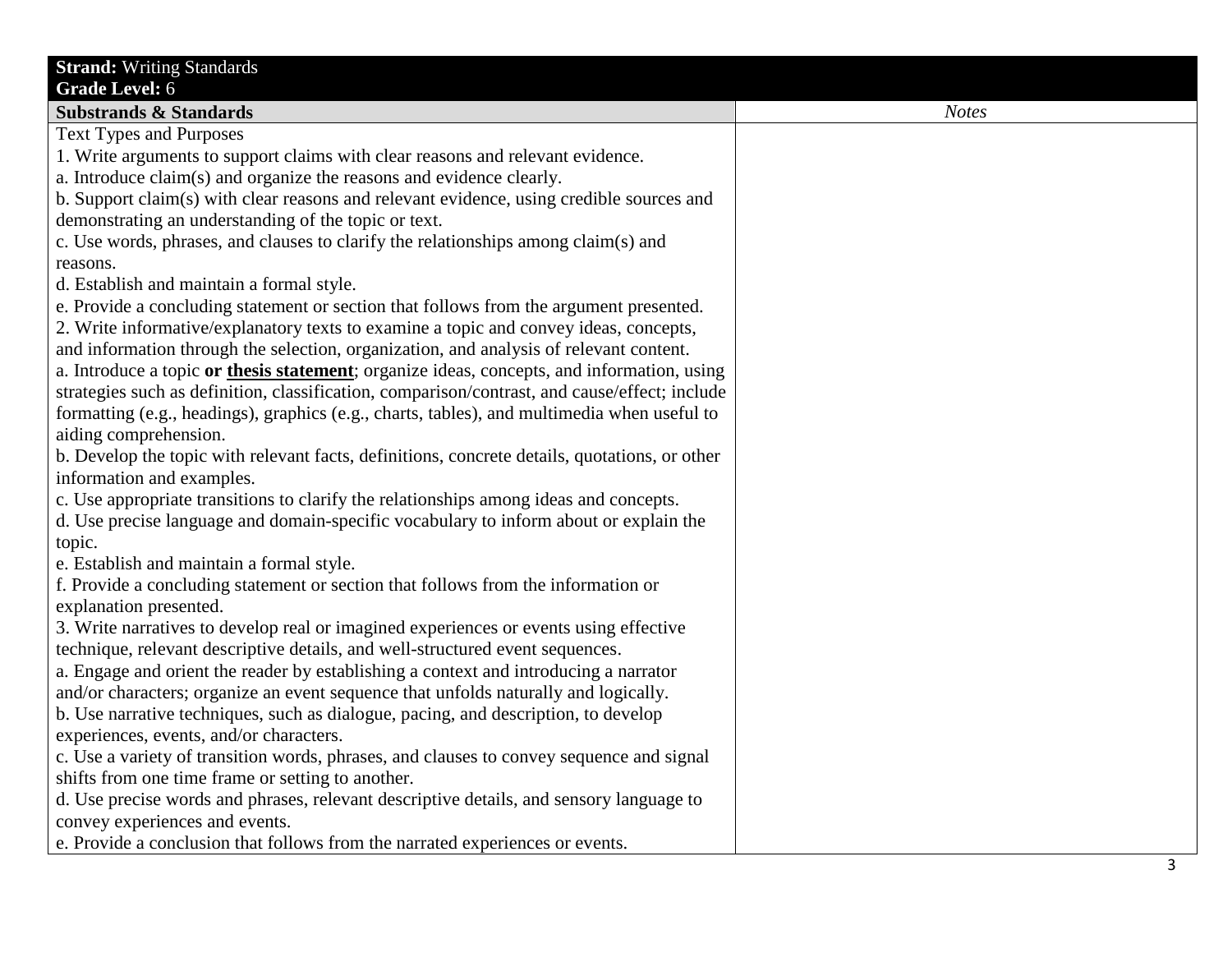| Production and Distribution of Writing                                                        |
|-----------------------------------------------------------------------------------------------|
| 4. Produce clear and coherent writing in which the development, organization, and style       |
| are appropriate to task, purpose, and audience. (Grade-specific expectations for writing      |
| types are defined in standards $1-3$ .)                                                       |
| 5. With some guidance and support from peers and adults, develop and strengthen               |
| writing as needed by planning, revising, editing, rewriting, or trying a new approach.        |
| (Editing for conventions should demonstrate command of Language standards 1–3 up to           |
| and including grade 6 on page 30.)                                                            |
| 6. Use technology, including the Internet, to produce and publish writing as well as to       |
| interact and collaborate with others; demonstrate sufficient command of keyboarding           |
| skills to type a minimum of three pages in a single sitting.                                  |
|                                                                                               |
| Research to Build and Present Knowledge                                                       |
| 7. Conduct short research projects to answer a question, drawing on several sources and       |
| refocusing the inquiry when appropriate.                                                      |
| 8. Gather relevant information from multiple print and digital sources; assess the            |
| credibility of each source; and quote or paraphrase the data and conclusions of others        |
| while avoiding plagiarism and providing basic bibliographic information for sources.          |
| 9. Draw evidence from literary or informational texts to support analysis, reflection, and    |
| research.                                                                                     |
| a. Apply grade 6 Reading standards to literature (e.g., "Compare and contrast texts in        |
| different forms or genres [e.g., stories and poems; historical novels and fantasy stories] in |
| terms of their approaches to similar themes and topics").                                     |
| b. Apply grade 6 Reading standards to literary nonfiction (e.g., "Trace and evaluate the      |
| argument and specific claims in a text, distinguishing claims that are supported by           |
| reasons and evidence from claims that are not").                                              |
|                                                                                               |
| Range of Writing                                                                              |
| 10. Write routinely over extended time frames (time for research, reflection, and             |
| revision) and shorter time frames (a single sitting or a day or two) for a range of           |
| discipline-specific tasks, purposes, and audiences.                                           |
|                                                                                               |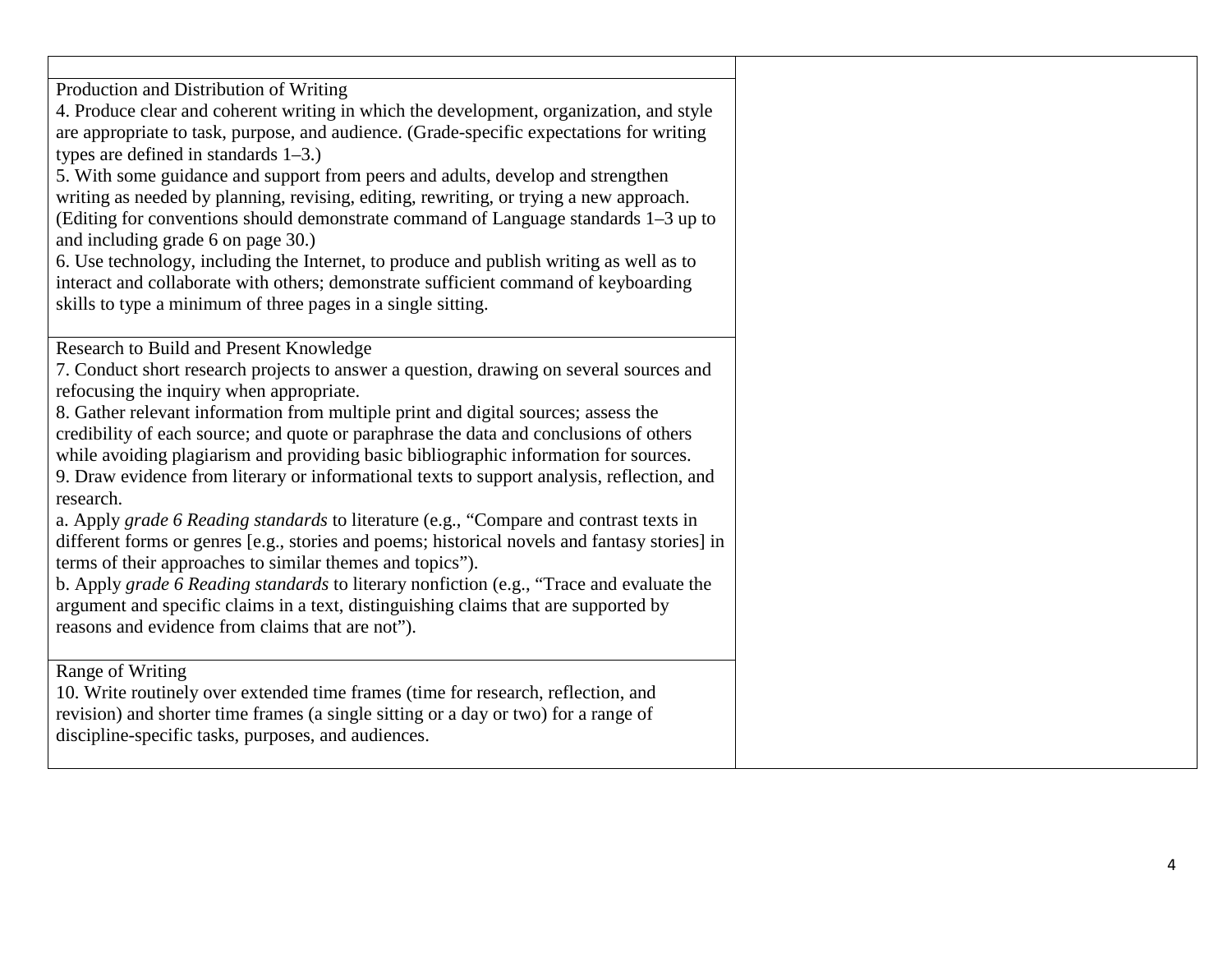| <b>Strand:</b> Speaking and Listening Standards                                                 |
|-------------------------------------------------------------------------------------------------|
| <b>Grade Level: 6</b>                                                                           |
| <b>Substrands &amp; Standards</b>                                                               |
| Comprehension and Collaboration                                                                 |
| 1. Engage effectively in a range of collaborative discussions (one-on-one, in groups, and       |
| teacher-led) with diverse partners on grade 6 topics, texts, and issues, building on others'    |
| ideas and expressing their own clearly.                                                         |
| a. Come to discussions prepared, having read or studied required material; explicitly           |
| draw on that preparation by referring to evidence on the topic, text, or issue to probe and     |
| reflect on ideas under discussion.                                                              |
| b. Follow rules for collegial discussions, set specific goals and deadlines, and define         |
| individual roles as needed.                                                                     |
| c. Pose and respond to specific questions with elaboration and detail by making                 |
| comments that contribute to the topic, text, or issue under discussion.                         |
| d. Review the key ideas expressed and demonstrate understanding of multiple                     |
| perspectives through reflection and paraphrasing.                                               |
| 2. Interpret information presented in diverse media and formats (e.g., visually,                |
| quantitatively, orally) and explain how it contributes to a topic, text, or issue under study.  |
| 3. Delineate a speaker's argument and specific claims, distinguishing claims that are           |
| supported by reasons and evidence from claims that are not.                                     |
|                                                                                                 |
| Presentation of Knowledge and Ideas                                                             |
| 4. Present claims and findings (e.g., argument, narrative, informative, response to             |
| <b>literature presentations</b> ), sequencing ideas logically and using pertinent descriptions, |
| facts, and details and nonverbal elements to accentuate main ideas or themes; use               |
| appropriate eye contact, adequate volume, and clear pronunciation.                              |
| a. Plan and deliver an informative/explanatory presentation that: develops a topic              |
| with relevant facts, definitions, and concrete details; uses appropriate transitions to         |
| clarify relationships; uses precise language and domain specific vocabulary; and                |
| provides a strong conclusion.                                                                   |
| 5. Include multimedia components (e.g., graphics, images, music, sound) and visual              |
| displays in presentations to clarify information.                                               |
| 6. Adapt speech to a variety of contexts and tasks, demonstrating command of formal             |
| English when indicated or appropriate. (See grade 6 Language standards 1 and 3 for              |
| specific expectations.)                                                                         |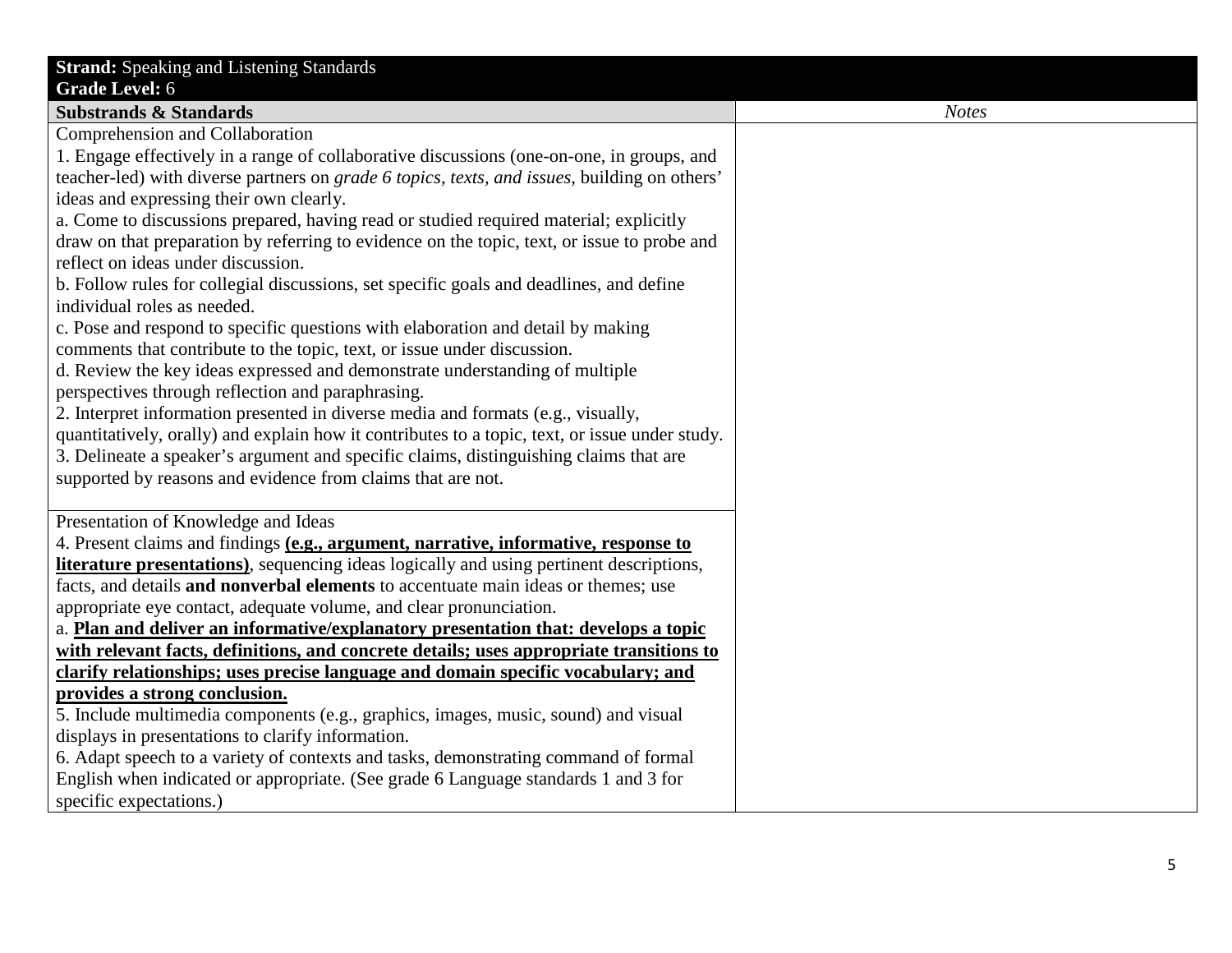| <b>Strand: Language Standards</b><br><b>Grade Level: 6</b>                                     |
|------------------------------------------------------------------------------------------------|
| <b>Substrands &amp; Standards</b>                                                              |
| <b>Conventions of Standard English</b>                                                         |
| 1. Demonstrate command of the conventions of standard English grammar and usage                |
| when writing or speaking.                                                                      |
| a. Ensure that pronouns are in the proper case (subjective, objective, possessive).            |
| b. Use all pronouns, including intensive pronouns (e.g., <i>myself, ourselves</i> ) correctly. |
| c. Recognize and correct inappropriate shifts in pronoun number and person.                    |
| d. Recognize and correct vague pronouns (i.e., ones with unclear or ambiguous                  |
| antecedents).                                                                                  |
| e. Recognize variations from standard English in their own and others' writing and             |
| speaking, and identify and use strategies to improve expression in conventional language.      |
| 2. Demonstrate command of the conventions of standard English capitalization,                  |
| punctuation, and spelling when writing.                                                        |
| a. Use punctuation (commas, parentheses, dashes) to set off nonrestrictive/parenthetical       |
| elements.                                                                                      |
| b. Spell correctly.                                                                            |
|                                                                                                |
| Knowledge of Language                                                                          |
| 3. Use knowledge of language and its conventions when writing, speaking, reading, or           |
| listening.                                                                                     |
| a. Vary sentence patterns for meaning, reader/listener interest, and style.                    |
| b. Maintain consistency in style and tone.                                                     |
|                                                                                                |
| Vocabulary Acquisition and Use                                                                 |
| 4. Determine or clarify the meaning of unknown and multiple meaning words and                  |
| phrases based on grade 6 reading and content, choosing flexibly from a range of                |
| strategies.                                                                                    |
| a. Use context (e.g., the overall meaning of a sentence or paragraph; a word's position or     |
| function in a sentence) as a clue to the meaning of a word or phrase.                          |
| b. Use common, grade-appropriate Greek or Latin affixes and roots as clues to the              |
| meaning of a word (e.g., <i>audience</i> , <i>auditory</i> , <i>audible</i> ).                 |
| c. Consult reference materials (e.g., dictionaries, glossaries, thesauruses), both print and   |
| digital, to find the pronunciation of a word or determine or clarify its precise meaning or    |
| its part of speech.                                                                            |
|                                                                                                |